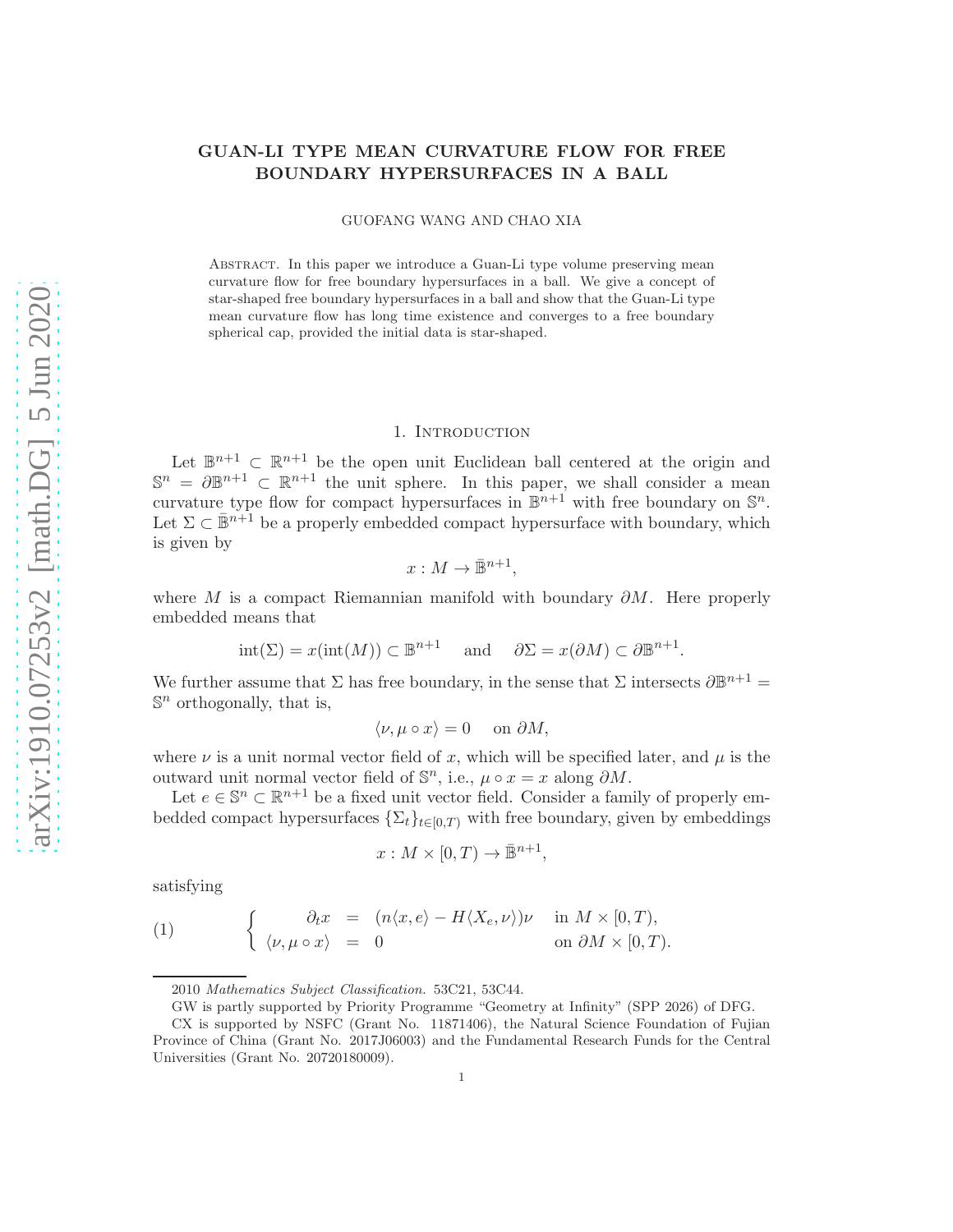with an initial surface  $x(\cdot, 0) = x_0$ . Here  $\nu$  and H are a unit normal vector field and the mean curvature of  $x(\cdot, t)$  respectively,  $X_e$  is a fixed vector field in  $\mathbb{R}^{n+1}$  given by

$$
X_e = X_e(x) = \langle x, e \rangle x - \frac{1}{2}(|x|^2 + 1)e,
$$

for a fixed unit vector e. This vector field plays an important role in our recent paper [\[11\]](#page-12-0). We choose  $\nu$  in the following way. Let  $\Omega_t$  be the component of the enclosed domain by  $\Sigma_t$  and  $\mathbb{S}^n$  which contains e in its interior. Then  $\nu$  is chosen to be the outward normal of  $\Sigma_t$  with respect to  $\Omega_t$ . Also, throughout this paper, we make the convention that the enclosed domain  $\Omega_t$  of  $\Sigma_t$  and  $\mathbb{S}^n$  is the one e in its interior. The volume of the enclosed domain  $\Omega_t$  of  $\Sigma$  is called the enclosed volume of  $\Sigma_t$ .

The flow is designed in this way so that the enclosed volume of  $\Sigma_t$  is preserved along the flow [\(1\)](#page-0-0). We will discuss it later. Such kinds of flow was first considered by Guan-Li [\[5\]](#page-12-1) in the setting of closed hypersurfaces in space forms and by Guan-Li-Wang [\[6\]](#page-12-2) in the setting of closed hypersurfaces in warped product spaces.

The main objective of this paper is to study the existence and the convergence of the flow [\(1\)](#page-0-0). For this aim we introduce a concept of star-shaped hypersurfaces with *free boundary in*  $\mathbb{B}^{n+1}$ . To arrive at this, we should first make some comments on the vector field  $X_e$  above.  $X_e$  is a conformal Killing vector field with

$$
\langle X_e(x), x \rangle = 0, \forall x \in \partial \mathbb{B}^{n+1}.
$$

More precisely, denoting the Euclidean metric by  $\delta$ , we have

<span id="page-1-0"></span>
$$
\mathcal{L}_{X_e} \delta = \langle x, e \rangle \delta.
$$

Let  $\phi_t : \mathbb{B}^{n+1} \to \mathbb{B}^{n+1}$  be the one-parameter family of conformal transformations generated by  $X_e$ . Let  $\Pi_e$  be the hyperplane which passes through the origin and is orthogonal to e. For each point  $p \in \Pi_e$ , there exists a unique planar circle passing through p and  $\pm e$ . One can check that the integral curves of  $X_e$  are given by the intersection of all such planar circles with  $\mathbb{B}^{n+1}$ . We introduce star-shaped hypersurfaces with free boundary in  $\mathbb{B}^{n+1}$ .

**Definition 1.1.** 1). A proper embedded hypersurface  $\Sigma \subset \mathbb{B}^{n+1}$  is called star-shaped (with respect to e) if  $\Sigma$  intersects each integral curve of  $X_e$  exactly once.

2). A proper embedded hypersurface  $\Sigma \subset \mathbb{B}^{n+1}$  is called strictly star-shaped (with respect to  $e$ ) if

$$
(2) \t\t \langle X_e, \nu \rangle > 0.
$$

For our purpose we will consider strictly star-shaped hypersurfaces in  $\mathbb{B}^{n+1}$  in this paper. This condition is slightly stronger than the condition of star-shapedness, but clearly much weaker than the convexity. For the simplicity in this paper we call hypersurfaces satisfying [\(2\)](#page-1-0) star-shaped hypersurfaces.

From now on we consider star-shaped hypersurfaces. Being such a hypersurface, it is necessary that M is of ball type. Therefore we use  $M = \overline{\mathbb{S}}_+^n$ , the closed hemisphere.

Our main result is the following

<span id="page-1-1"></span>**Theorem 1.1.** Let  $\Sigma \subset \mathbb{B}^{n+1}(n \geq 2)$  be a properly embedded compact hypersurface with free boundary, given by  $x_0 : \overline{\mathbb{S}}_+^n \to \overline{\mathbb{B}}^{n+1}$ , which is star-shaped with respect to e. Then there exists a unique solution  $x : \overline{\mathbb{S}}_+^n \times [0, \infty) \to \overline{\mathbb{B}}^{n+1}$  to [\(1\)](#page-0-0). Moreover,  $x(\cdot, t)$ converges smoothly to a spherical cap or the totally geodesic n-ball, whose enclosed domain has the same volume as  $\Sigma$ . When  $n \geq 3$ , or  $n = 2$  and the enclosed volume of  $x_0$  is not that of a half ball,  $x(\cdot, t)$  converges exponentially fast.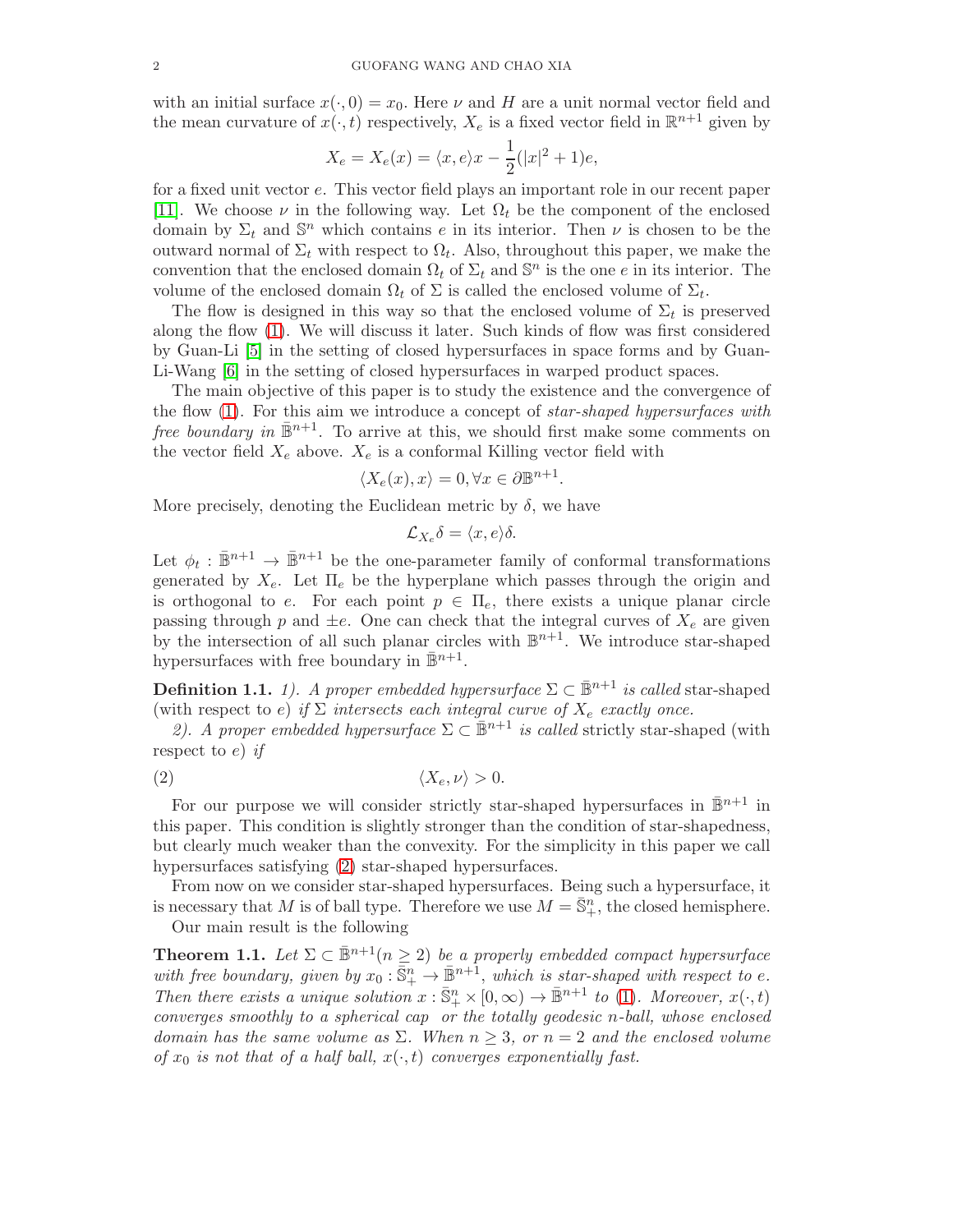The family of spherical caps is given by

$$
C_r^{\pm}(e) = \{ x \in \bar{\mathbb{B}}^{n+1} : |x \pm \sqrt{r^2 + 1}e| = r \}, r > 0
$$

and the totally geodesic  $n$ -ball is given by

$$
C_{\infty}(e) = \{x \in \bar{\mathbb{B}}^{n+1} : \langle x, e \rangle = 0\}.
$$

It is clear that either each spherical cap  $C_r^{\pm}(e)$  or the totally geodesic *n*-ball  $C_{\infty}(e)$ has free boundary, that is, it intersects the support  $\mathbb{S}^n$  orthogonally.

As a direct consequence, we give a flow proof of the isoperimetric problem for free boundary hypersurfaces in  $\mathbb{B}^{n+1}$ .

<span id="page-2-0"></span>Corollary 1.1. Among star-shaped free boundary hypersurfaces with fixed enclosed volume, the totally geodesic n-ball or the spherical caps have minimal area.

For general hypersurfaces it is a classical result proved by Burago-Mazaya [\[3\]](#page-12-3), Bokowsky-Sperner [\[2\]](#page-12-4) and Almgren [\[1\]](#page-12-5), by using the method of symmetrization.

The introduction of flow [\(1\)](#page-0-0) is motivated by the paper of Guan-Li [\[5\]](#page-12-1), in which they used at the first time the Minkowski formula for closed hypersurfaces to define a geometric flow for isoperimetric problems. In the same spirit, the flow [\(1\)](#page-0-0) is based on the following two Minkowski formulas obtained in [\[11\]](#page-12-0) for free boundary hypersurfaces

<span id="page-2-1"></span>(3) 
$$
n \int_{\Sigma} \langle x, e \rangle = \int_{\Sigma} \langle X_e, \nu \rangle H,
$$

(4) 
$$
\int_{\Sigma} \langle x, e \rangle H = \frac{2}{n-1} \int \langle X_e, \nu \rangle \sigma_2(\kappa).
$$

Here  $\kappa = (\kappa_1, \kappa_2, \cdots, \kappa_n)$  are principal curvatures of  $\Sigma$  and  $\sigma_2(\kappa)$  is the 2nd order mean curvature. From these formulas, one can show that flow [\(1\)](#page-0-0) preserves the volume of  $\Omega_t$  and decreases the area of  $\Sigma_t$ . See Proposition [4.1.](#page-8-0) These are crucial properties of this flow.

To prove Theorem [1.1,](#page-1-1) we first transform the flow equation to a scalar flow [\(19\)](#page-6-0) on  $\mathbb{S}^n_+$  by using star-shapedness. By using the Möbius transformation between the half space  $\mathbb{R}^{n+1}_+$  and the unit ball  $\mathbb{B}^{n+1}$ , a star-shaped hypersurface in  $\mathbb{B}^{n+1}$  is equivalent to a classical star-shaped hypersurface in  $\mathbb{R}^{n+1}_+$  with a conformal flat metric. We remark that a different reparametrization based on Möbius transformation between round cylinder and  $\mathbb{B}^{n+1}$  was used by Lambert-Scheuer [\[7\]](#page-12-6). For the scalar flow [\(19\)](#page-6-0), the  $C^0$  estimate follows directly from the barrier argument. We then show the gradient estimate for [\(19\)](#page-6-0).

Finally we mention some previous results on curvature flows with free boundary in  $\mathbb{B}^{n+1}$ . The classical mean curvature flow was considered by Stahl [\[9,](#page-12-7) [10\]](#page-12-8), where it was shown that strictly convex initial data are driven to a round point in a finite time. The classical inverse mean curvature flow was treated by Lambert-Scheuer [\[7\]](#page-12-6), where it was shown that strictly convex initial data are driven to a flat perpendicular  $n$ -ball in a finite time. Following a similar idea of this paper, a fully nonlinear inverse curvature type flow was considered by Scheuer and the authors [\[8\]](#page-12-9) to show a class of new Alexandrov-Fenchel's inequalities for convex free boundary hypersurfaces in  $\mathbb{B}^{n+1}$ .

The rest of this paper is organized as follows. In Section 2 we introduce the Möbius transformation between  $\mathbb{R}^n_+$  and  $\mathbb{B}^n$ , and reduce flow [\(1\)](#page-0-0) to a scalar flow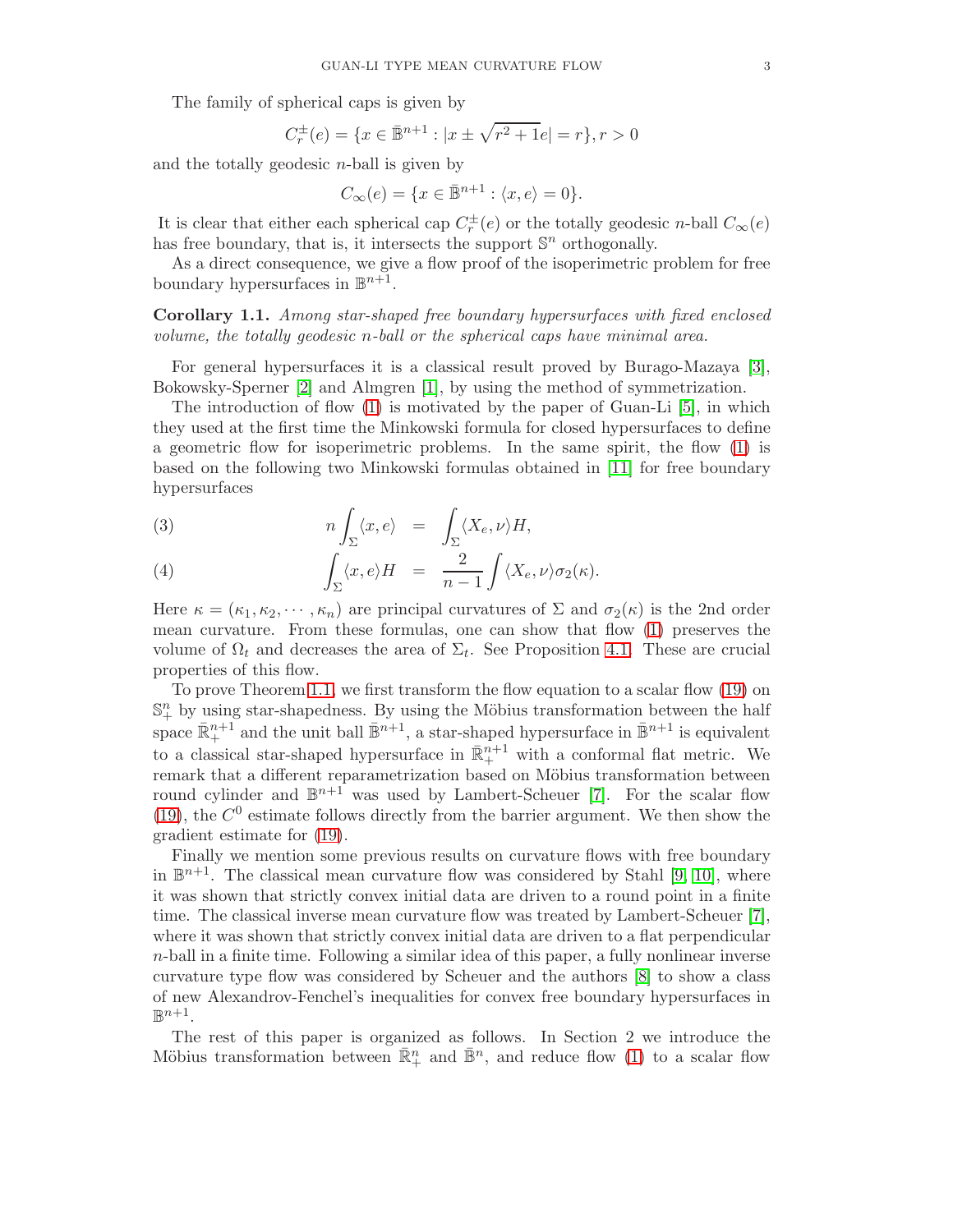[\(19\)](#page-6-0), provided that all evolving hypersurfaces are star-shaped. In Section 3, we show that  $C^0$  and  $C^1$  estimates of [\(1\)](#page-0-0). As consequence, we prove in Section 4 that the global convergence of [\(1\)](#page-0-0), Theorem [1.1](#page-1-1) and its consequence, Corollary [1.1.](#page-2-0)

### 2. A scalar flow

In this section we reduce [\(1\)](#page-0-0) to a scalar flow, provided that all evolving hypersurfaces are star-shaped.

Without loss of generality, from now on, we assume  $e = E_{n+1}$ , the  $(n + 1)$ coordinate vector. Let

$$
\mathbb{R}^{n+1}_{+} = \{ z = (z_1, \cdots, z_{n+1}) \in \mathbb{R}^{n+1} : z_{n+1} > 0 \}
$$

be the half space. Define

(5) 
$$
f: \mathbb{R}^{n+1}_+ \to \mathbb{B}^{n+1},
$$

(6) 
$$
(z', z_{n+1}) \mapsto \left(\frac{2z'}{|z'|^2 + (1 + z_{n+1})^2}, \frac{|z|^2 - 1}{|z'|^2 + (1 + z_{n+1})^2}\right).
$$

Here  $z' = (z_1, \dots, z_n) \in \mathbb{R}^n$ . *f* is bijective and

(7) 
$$
f(\mathbb{R}^{n+1}_+) = \mathbb{B}^{n+1},
$$

(8) 
$$
f(\partial \mathbb{R}^{n+1}_+) = \partial \mathbb{B}^{n+1},
$$

(9)  $f({|z|=1}) = {x_{n+1}=0}.$ 

Moreover, f is a conformal diffeomorphism between  $(\bar{\mathbb{R}}^{n+1}_+, \delta_{\bar{\mathbb{R}}^{n+1}_+})$  and  $(\bar{\mathbb{B}}^{n+1}, \delta_{\bar{\mathbb{B}}})$ . Here  $\delta_{\bar{\mathbb{R}}^{n+1}_+}$  and  $\delta_{\bar{\mathbb{B}}}$  denote the restriction of the Euclidean metric to  $\bar{\mathbb{R}}^{n+1}_+$  and  $\bar{\mathbb{B}}^{n+1}$ respectively. Precisely,

$$
f^*\delta_{\bar{\mathbb{B}}}=e^{2w}\delta_{\bar{\mathbb{R}}_+^{n+1}}=\frac{4}{(|z'|^2+(1+z_{n+1})^2)^2}\delta_{\bar{\mathbb{R}}_+^{n+1}}.
$$

In other words,  $(\bar{\mathbb{B}}^{n+1}, \delta_{\bar{\mathbb{B}}})$  and  $(\bar{\mathbb{R}}^{n+1}_+, e^{2w}\delta_{\bar{\mathbb{R}}^{n+1}_+})$  are isometric.

In  $\mathbb{R}^{n+1}_+$ , we use the polar coordinates  $(\rho, \varphi, \theta) \in [0, \infty) \times [0, \frac{\pi}{2}]$  $\left[\frac{\pi}{2}\right] \times \mathbb{S}^{n-1}$ , where

$$
\rho^2 = |z'|^2 + z_{n+1}^2, \quad z_{n+1} = \rho \cos \varphi
$$

and  $\theta \in \mathbb{S}^{n-1}$  is the spherical coordinate.

By using  $(\rho, \varphi, \theta)$  in  $\mathbb{R}^{n+1}_+$ , the mapping f can be rewritten as

(10) 
$$
f(\rho, \varphi, \theta) = \left(\frac{2\rho \sin \varphi \vec{\theta}}{1 + \rho^2 + 2\rho \cos \varphi}, \frac{\rho^2 - 1}{1 + \rho^2 + 2\rho \cos \varphi}\right).
$$

Here  $\vec{\theta}$  denotes the position vector of the point  $\frac{z^{\prime}}{z^{\prime}}$  $\frac{z'}{|z'|} \in \mathbb{S}^{n-1}$ . We also have

<span id="page-3-1"></span>
$$
f^*\delta_{\mathbb{B}} = e^{2w}\delta_{\mathbb{R}^{n+1}_+} = \frac{4}{(1+\rho^2+2\rho\cos\varphi)^2}(d\rho^2+\rho^2 d\varphi^2+\rho^2\sin^2\varphi g_{\mathbb{S}^{n-1}}),
$$

where

<span id="page-3-0"></span>
$$
w = w(\rho, \varphi, \theta) = \log 2 - \log(1 + \rho^2 + 2\rho \cos \varphi).
$$

One may also check that the conformal Killing vector field  $X_{n+1}$  on  $\overline{\mathbb{B}}_+$  is transformed to

(11) 
$$
\tilde{X} = (f^{-1})_*(X_{n+1}) = -\rho \partial_\rho \text{ on } \bar{\mathbb{R}}_+^{n+1}.
$$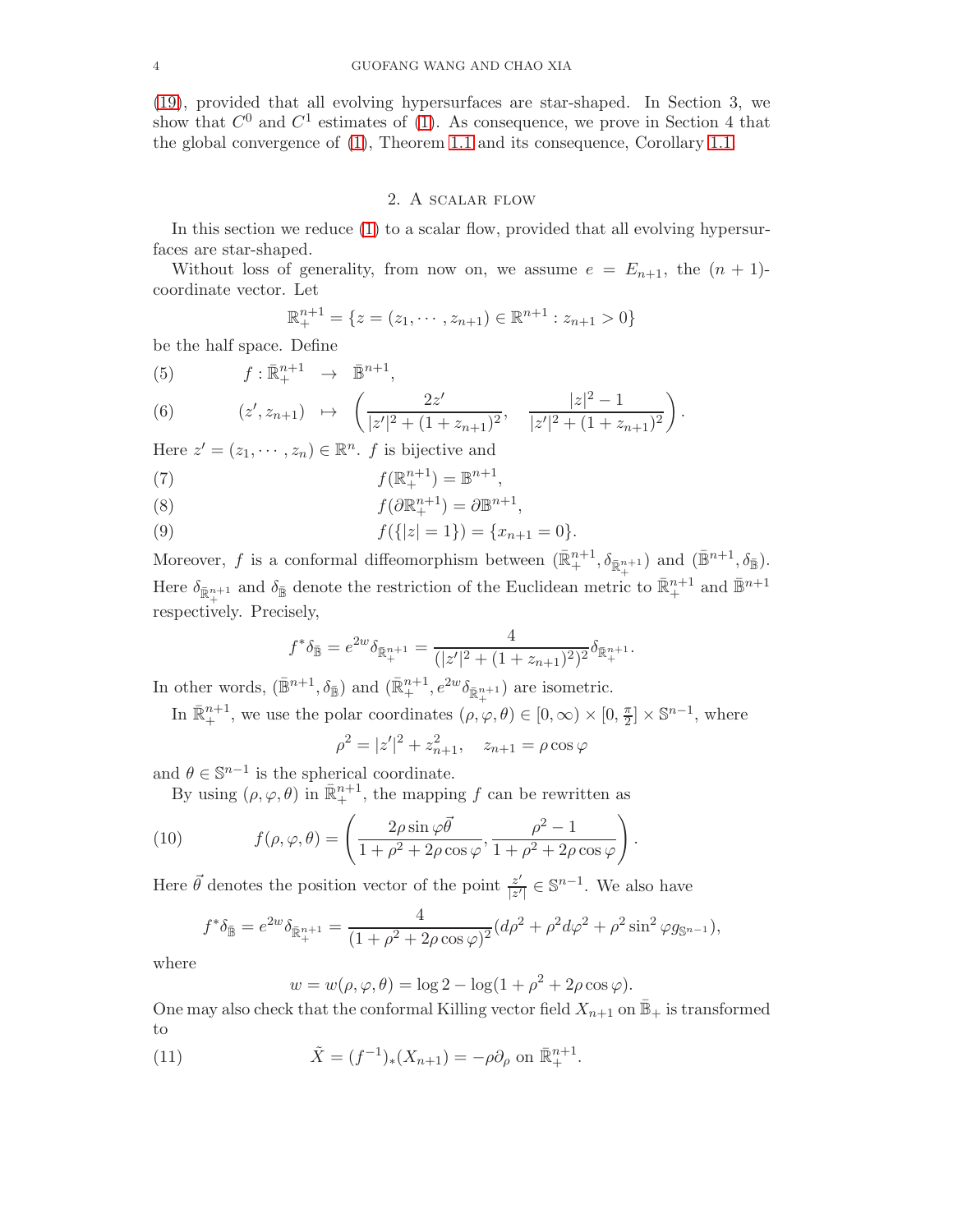The integral curves of  $\tilde{X}$  are clearly the rays in  $\mathbb{R}^{n+1}_+$  initiating from the origin.

Let  $\Sigma \subset \mathbb{B}^{n+1}$  be a properly embedded compact hypersurface with boundary, given by an embedding  $x : \overline{\mathbb{S}}_+^n \to \overline{\mathbb{B}}^{n+1}$ . We associate  $\Sigma$  with a corresponding hypersurface  $\tilde{\Sigma} \subset \bar{\mathbb{R}}_+^{n+1}$  given by the embedding

$$
\tilde{x} = f^{-1} \circ x : \bar{\mathbb{S}}_+^n \to \bar{\mathbb{R}}_+^{n+1}.
$$

In view of [\(11\)](#page-3-0),  $\Sigma$  is star-shaped with respect to  $E_{n+1}$  if and only if  $\tilde{\Sigma}$  is star-shaped (with respect to the origin) in  $\mathbb{R}^{n+1}_+$ , that is,  $\tilde{\Sigma}$  intersects each of the rays in  $\mathbb{R}^{n+1}_+$ initiating from the origin exactly once, or in other words,  $\tilde{\Sigma}$  is a graph over  $\bar{\mathbb{S}}_+^n$ .

Since  $(\bar{\mathbb{B}}^{n+1}, \delta_{\bar{\mathbb{B}}})$  and  $(\bar{\mathbb{R}}^{n+1}_+, e^{2w}\delta_{\bar{\mathbb{R}}^{n+1}})$  are isometric, a proper embedding  $x : \bar{\mathbb{S}}^n_+ \to$  $\mathbb{B}^{n+1}$  can be identified as an embedding  $\tilde{x}: \mathbb{S}^n_+ \to (\mathbb{R}^{n+1}_+, e^{2w}\delta_{\mathbb{R}^{n+1}_+})$ . In the following, we use  $\tilde{\sigma}$  to indicate the corresponding quantity for  $\tilde{x} : \bar{\mathbb{S}}^n_+ \to (\bar{\mathbb{R}}^{n+1}_+, e^{2w}\delta_{\bar{\mathbb{R}}^{n+1}_+}).$ 

Given a star-shaped hyersurface  $\tilde{\Sigma}$  in  $(\bar{\mathbb{R}}^{n+1}_+, e^{2w}\delta_{\bar{\mathbb{R}}^{n+1}_+}),$  by using the polar coordinate  $(\rho, \varphi, \theta) \in \mathbb{R}^{n+1}_+$ , we may write

$$
\tilde{x} = \rho(y)y = \rho(\varphi, \theta)y, y = (\varphi, \theta) \in \bar{\mathbb{S}}_+^n.
$$

We use  $\sigma = d\varphi^2 + \sin^2 \varphi d\theta^2$  and  $\nabla^{\sigma}$  to denote the round metric and the covariant derivative on  $\overline{\mathbb{S}}_+^n$ . Set

$$
\gamma = \log \rho
$$
, and  $v = \sqrt{1 + |\nabla^{\sigma} \gamma|^2}$ .

We have the following correspondence for several geometric quantities.

- <span id="page-4-1"></span>Proposition 2.1.
- (i)

$$
x_{n+1} = \langle f(\tilde{x}), E_{n+1} \rangle = \frac{1}{2} (\rho^2 - 1) e^w.
$$

(ii)

$$
|X_{n+1}| = e^w | - \rho \partial_\rho| = \rho e^w.
$$

(iii)

$$
\langle X_{n+1}, \nu \rangle = e^{2w} \langle -\rho \partial_{\rho}, \tilde{\nu} \rangle = \frac{\rho e^{w}}{v}.
$$

(iv) The Weingarten transformation  $h_i^j = g^{jk} h_{ik}$  satisfies

$$
h_i^j = \tilde{h}_i^j = \frac{1}{\rho v e^w} (\sigma^{kj} - \frac{\gamma^k \gamma^j}{v^2}) \gamma_{ik} + \left[ \frac{\sin \varphi \gamma_\varphi}{v} + \frac{(\rho^2 - 1)}{2\rho v} \right] \delta_i^j.
$$

$$
(\rm v)
$$

$$
H = \tilde{H} = \frac{1}{\rho v e^w} (\sigma^{ij} - \frac{\gamma^i \gamma^j}{v^2}) \gamma_{ij} + \frac{n \sin \varphi \gamma_\varphi}{v} + \frac{n(\rho^2 - 1)}{2\rho v}.
$$

**Remark 2.1.** We see from (iii) that in case we have  $C^0$  estimate, a positive lower bound for  $\langle X_{n+1}, \nu \rangle$  is equivalent to the gradient estimate for  $\gamma$ .

Proof. (i) follows from [\(10\)](#page-3-1) and (ii) follows from [\(11\)](#page-3-0).

<span id="page-4-0"></span>It is clear that the unit outward normal is given by

(12) 
$$
\tilde{\nu} = e^{-w} \nu_{\delta} = e^{-w} \frac{\rho^{-1} \nabla^{\sigma} \gamma - \partial_{\rho}}{v},
$$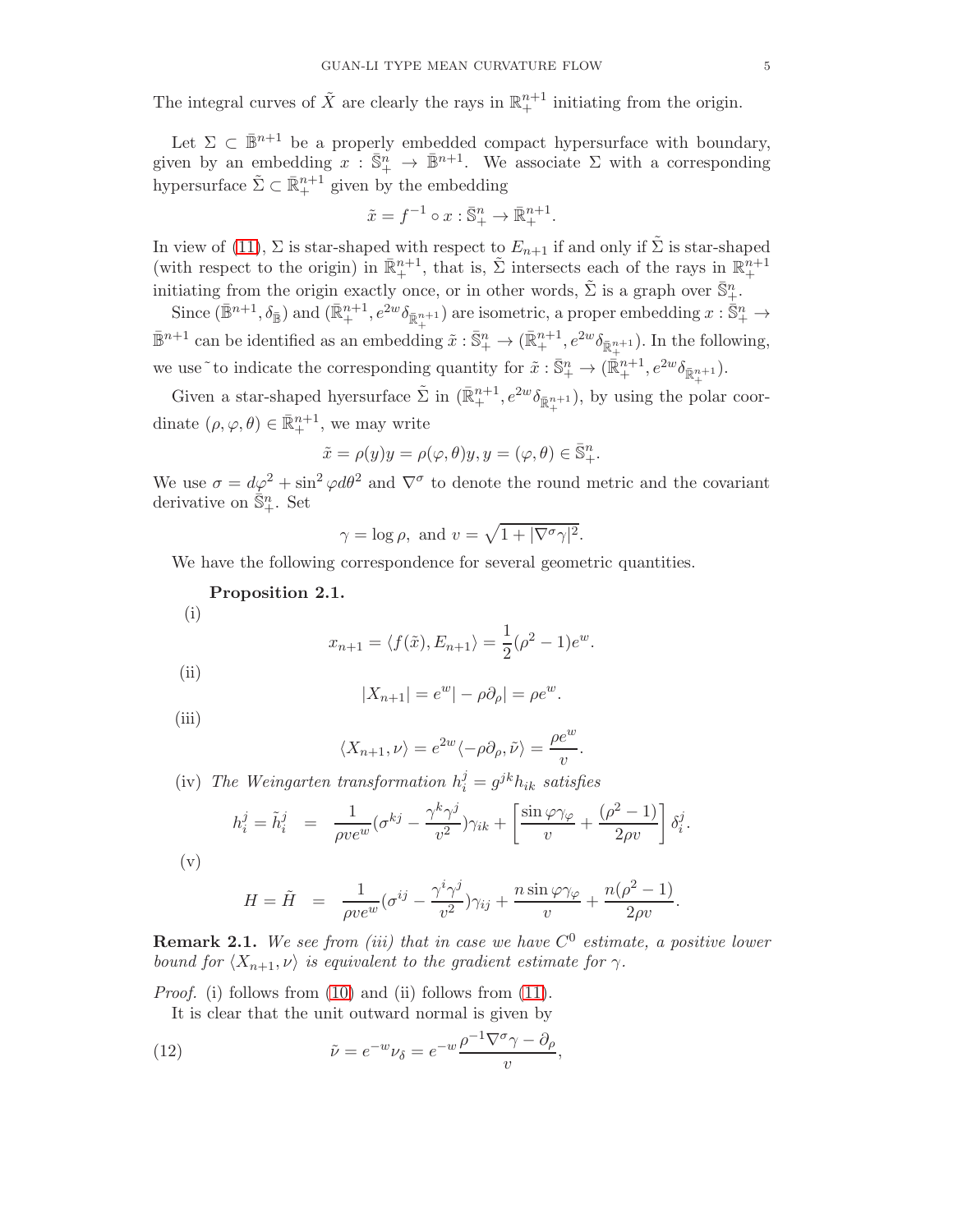where  $\nu_{\delta}$  is the unit outward normal of  $\tilde{\Sigma} \subset (\bar{\mathbb{R}}^{n+1}_+, \delta_{\bar{\mathbb{R}}^{n+1}_+})$ . Then (iii) follows from [\(11\)](#page-3-0) and [\(12\)](#page-4-0).

By a well-known transformation law for the Weingarten transformation under a conformal change, we know that  $\tilde{h}_i^j$  of  $\Sigma \subset (\bar{\mathbb{R}}_+^{n+1}, e^{\tilde{2}w}\delta_{\bar{\mathbb{R}}_+^{n+1}})$  with respect to  $-\tilde{\nu}$  is given by

<span id="page-5-0"></span>(13) 
$$
\tilde{h}_i^j = e^{-w}((h_\delta)_i^j + \nabla_{\nu_\delta}^\delta w \delta_i^j),
$$

where  $(h_\delta)^j_i$  $\tilde{p}^j_i$  is the Weingarten transformation with respect to  $-\nu_{\delta}$  of  $\tilde{\Sigma}\subset (\bar{\mathbb{R}}^{n+1}_+, \delta_{\bar{\mathbb{R}}^{n+1}_+})$ and  $\nabla^{\delta}$  is the Euclidean derivative.

<span id="page-5-1"></span>It is known that

(14) 
$$
(h_{\delta})_i^j = -\frac{1}{\rho v} \delta_i^j + \frac{1}{\rho v} (\sigma^{kj} - \frac{\gamma^k \gamma^j}{v^2}) \gamma_{ik},
$$

On the other hand, using  $e^{-w} = \frac{1}{2}(1 + \rho^2 + 2\rho\cos\varphi)$ , we have

<span id="page-5-2"></span>(15) 
$$
\nabla_{\nu_{\delta}}^{\delta}(e^{-w}) = \left\langle (\rho + \cos \varphi)\partial_{\rho} - \rho^{-1} \sin \varphi \partial_{\varphi}, \frac{\rho^{-1} \nabla^{\sigma} \gamma - \partial_{\rho}}{v} \right\rangle
$$

$$
= -\frac{1}{v} (\rho + \cos \varphi + \sin \varphi \gamma_{\varphi}).
$$

(iv) follows from [\(13\)](#page-5-0), [\(14\)](#page-5-1) and [\(15\)](#page-5-2). (v) follows from (iv) by taking trace.  $\square$ 

We return to the flow problem [\(1\)](#page-0-0) in  $(\bar{\mathbb{B}}^{n+1}, \delta_{\bar{\mathbb{B}}})$ . By the identification using f, the corresponding family of embeddings  $\tilde{x}: \mathbb{S}^n_+ \to (\bar{\mathbb{R}}^{n+1}_+, e^{2w}\delta_{\bar{\mathbb{R}}^{n+1}_+})$  satisfies

<span id="page-5-3"></span>(16) 
$$
\begin{cases} \partial_t \tilde{x} = (n \langle f(\tilde{x}), E_{n+1} \rangle - \tilde{H} e^{2w} \langle -\rho \partial_\rho, \tilde{\nu} \rangle) \tilde{\nu} & \text{in } \mathbb{S}^n_+ \times [0, T), \\ \langle \tilde{\nu}, \tilde{\mu} \circ \tilde{x} \rangle = 0, & \text{on } \partial \mathbb{S}^n_+ \times [0, T), \end{cases}
$$

with an initial surface  $\tilde{x}(\cdot,0) = \tilde{x}_0$ . Here  $\tilde{\mu}$  is the downward unit normal of  $(\bar{\mathbb{R}}_+^{n+1}, e^{2w}\delta_{\bar{\mathbb{R}}_+^{n+1}})$ .

As long as  $\tilde{x}(\cdot, t)$  is star-shaped in  $\mathbb{R}^{n+1}_+$ , we may reduce [\(16\)](#page-5-3) to a scalar flow.

Using a standard argument (see [\[4\]](#page-12-10), Eq.  $(2.4.21)$ ) and Proposition [2.1,](#page-4-1) we see that

(17) 
$$
\partial_t \gamma = -\frac{v}{\rho e^w} \left( \frac{n}{2} (\rho^2 - 1) e^w - \tilde{H} \frac{\rho e^w}{v} \right)
$$

$$
= \frac{1}{\rho v e^w} \left( \sigma^{ij} - \frac{\gamma^i \gamma^j}{v^2} \right) \gamma_{ij} + \frac{n \sin \varphi \gamma_{\varphi}}{v} - \frac{n(\rho^2 - 1)|\nabla^{\sigma} \gamma|^2}{2\rho v}
$$

$$
= \text{div}_{\sigma} \left( \frac{\nabla^{\sigma} \gamma}{\rho v e^w} \right) - \frac{n+1}{v} \sigma \left( \nabla^{\sigma} \gamma, \nabla^{\sigma} \left( \frac{1}{\rho e^w} \right) \right).
$$

The last line above follows from the fact

$$
\sigma\left(\nabla^{\sigma}\gamma,\nabla^{\sigma}\left(\frac{1}{\rho e^{w}}\right)\right) = \frac{\rho^{2}-1}{2\rho}|\nabla^{\sigma}\gamma|^{2} - \sin\varphi\gamma_{\varphi}.
$$

Next we examine the boundary condition. Note that  $\mu \perp \partial \mathbb{B}^{n+1}$ . Since the conformal change f preserves angles, we have  $\tilde{\mu} \perp \partial \mathbb{R}^{n+1}_+$  and in turn

$$
\tilde{\mu} = -e^{-w}\partial_{\varphi}.
$$

In view of [\(12\)](#page-4-0), the boundary condition in [\(16\)](#page-5-3) reduces to

(18) 
$$
\nabla_{\partial_{\varphi}}^{\sigma} \gamma = 0 \text{ on } \partial \mathbb{S}^{n}_{+}.
$$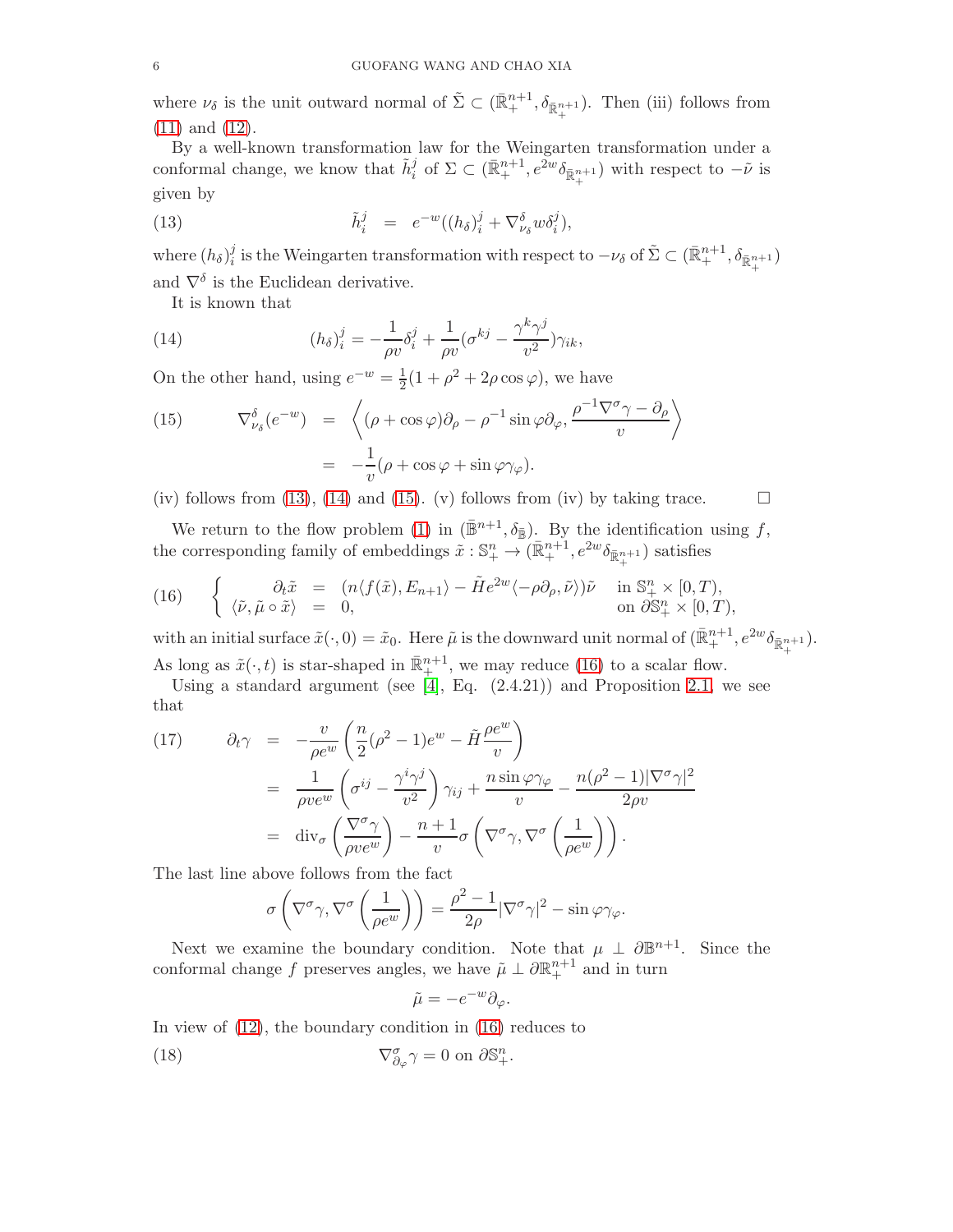In summary, the flow problem [\(16\)](#page-5-3) reduces to solve the scalar PDE

<span id="page-6-0"></span>(19) 
$$
\partial_t \gamma = \frac{1}{\rho v e^w} \left( \sigma^{ij} - \frac{\gamma^i \gamma^j}{v^2} \right) \gamma_{ij} + \frac{n \sin \varphi \gamma_\varphi}{v} - \frac{n(\rho^2 - 1)|\nabla^\sigma \gamma|^2}{2\rho v}, \quad \text{in } \mathbb{S}^n_+ \times [0, T),
$$

with the initial and the boundary conditions

$$
\gamma(\cdot,0) = \gamma_0, \quad \text{in } \mathbb{S}^n_+, \n\nabla_{\partial_\varphi}^{\sigma} \gamma = 0, \quad \text{on } \partial \mathbb{S}^n_+ \times [0,T).
$$

where  $\gamma_0$  is the corresponding function for  $x_0$ .

### 3. A priori estimates

The short time existence of the scalar flow [\(19\)](#page-6-0) follows by the standard parabolic PDE theory. Next we show the  $C^0$  and  $C^1$  estimates for [\(19\)](#page-6-0). The a priori  $C^0$ estimate follows directly from the maximum principle.

<span id="page-6-3"></span>**Proposition 3.1.** Let  $\gamma : \mathbb{S}^n_+ \times [0,T) \to \mathbb{R}$  solve [\(19\)](#page-6-0). Then

$$
\min_{\mathbb{S}^n_+} \gamma_0 \leq \gamma \leq \max_{\mathbb{S}^n_+} \gamma_0.
$$

The key point is the following gradient estimate for  $\gamma$ .

<span id="page-6-4"></span>**Proposition 3.2.** Let  $\gamma : \mathbb{S}^n_+ \times [0,T) \to \mathbb{R}$  solve [\(19\)](#page-6-0). Then there exists a constant  $C$ , depending on  $\|\gamma_0\|_{C^1}$  and  $\min_{\mathbb{S}^n_+} \gamma_0$  such that

$$
|\nabla^{\sigma}\gamma|^2 \leq C.
$$

Moreover, if  $n \geq 3$ , we have

$$
|\nabla^{\sigma}\gamma|^2 \leq C_1 e^{-C_2 t}.
$$

*Proof.* For notation simplicity, we use  $\nabla = \nabla^{\sigma}$  in the proof. Denote

$$
F(\nabla^2 \gamma, \nabla \gamma, \rho, \varphi) = \frac{1}{\rho v e^w} \left( \sigma^{ij} - \frac{\gamma^i \gamma^j}{v^2} \right) \gamma_{ij} + \frac{n \sin \varphi \gamma_{\varphi}}{v} - \frac{n(\rho^2 - 1) |\nabla \gamma|^2}{2\rho v},
$$

and

$$
F^{ij} = \frac{\partial F}{\partial \gamma_{ij}}, \quad F^p = \frac{\partial F}{\partial \gamma_p}, \quad F^\rho = \frac{\partial F}{\partial \rho}, \quad F^\varphi = \frac{\partial F}{\partial \varphi}.
$$

Then

<span id="page-6-2"></span>(20) 
$$
\partial_t |\nabla \gamma|^2 = 2\gamma_k(\gamma_t)_k = 2F^{ij}\gamma_k \gamma_{ijk} + F^p \nabla_p |\nabla \gamma|^2 + 2F^{\rho} \rho |\nabla \gamma|^2 + 2F^{\varphi} \gamma_{\varphi}.
$$

<span id="page-6-1"></span>By a direct computation, we have

(21) 
$$
F^{ij} = \frac{1}{\rho v e^w} \left( \sigma^{ij} - \frac{\gamma^i \gamma^j}{v^2} \right),
$$

(22) 
$$
F^{\rho} = \frac{\rho^2 - 1}{2\rho^2 v} \left( \sigma^{ij} - \frac{\gamma^i \gamma^j}{v^2} \right) \gamma_{ij} - \frac{n(\rho^2 + 1)}{2\rho^2 v} |\nabla \gamma|^2,
$$

(23) 
$$
F^{\varphi} = -\sin \varphi \frac{1}{v} \left( \sigma^{ij} - \frac{\gamma^{i} \gamma^{j}}{v^{2}} \right) \gamma_{ij} + \frac{n \cos \varphi}{v} \gamma_{\varphi}.
$$

Using the Ricci identity

$$
\gamma_{ijk} = \gamma_{kij} + \gamma_j \sigma_{ki} - \gamma_k \sigma_{ij}
$$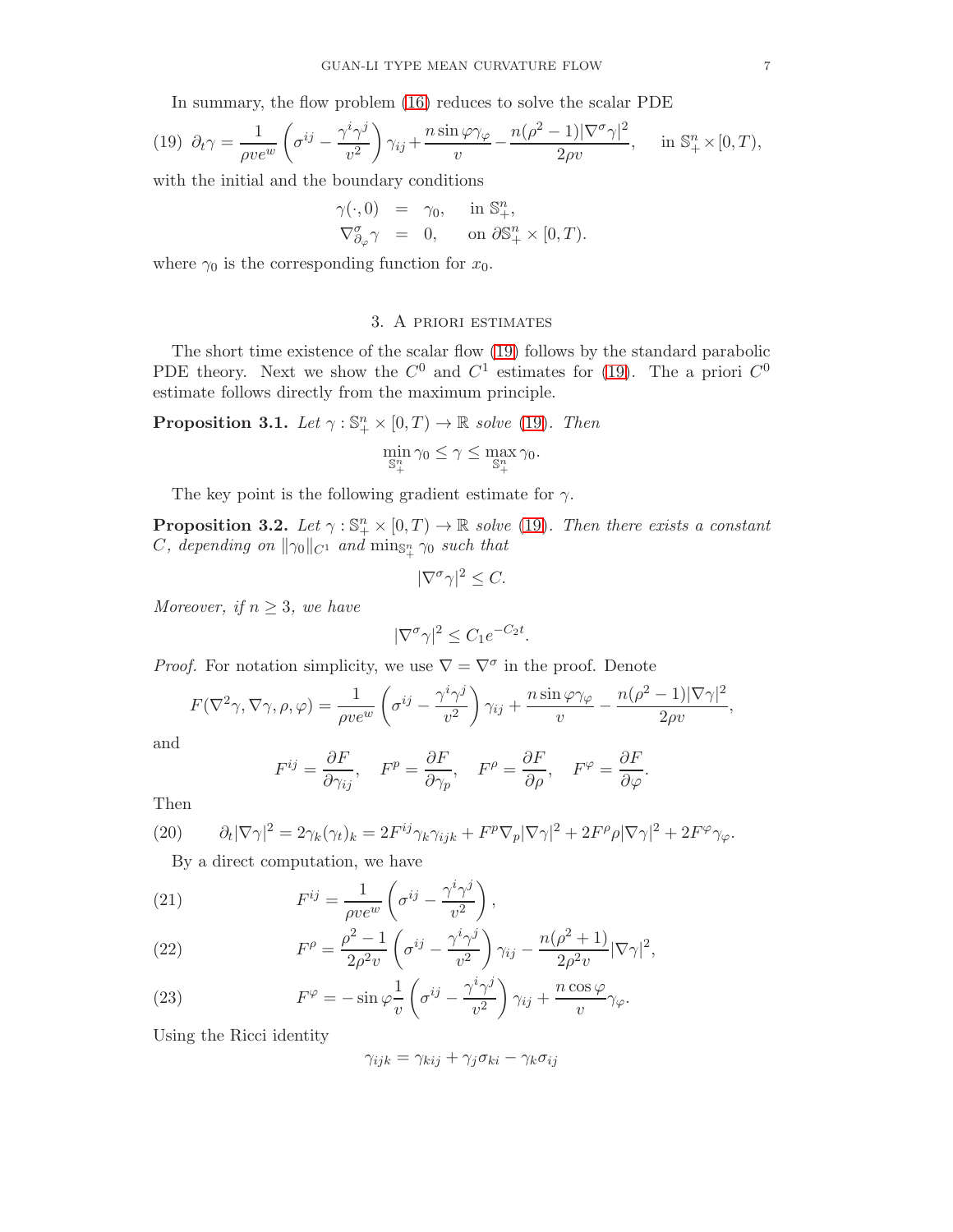and [\(21\)](#page-6-1), we have

<span id="page-7-0"></span>
$$
2F^{ij}\gamma_k\gamma_{ijk} = F^{ij}\nabla_{ij}^2|\nabla\gamma|^2 - 2\frac{1}{\rho v e^w} \left(\sigma^{ij} - \frac{\gamma^i\gamma^j}{v^2}\right)\gamma_{ik}\gamma_{jk} - \frac{2(n-1)}{\rho v e^w}|\nabla\gamma|^2
$$
  
(24) 
$$
= F^{ij}\nabla_{ij}^2|\nabla\gamma|^2 - \frac{2}{\rho v e^w}|\nabla^2\gamma|^2 + \frac{1}{2\rho v^3 e^w}|\nabla|\nabla\gamma|^2|^2 - \frac{2(n-1)}{\rho v e^w}|\nabla\gamma|^2.
$$

Replacing  $(22)$ ,  $(23)$  and  $(24)$  into  $(20)$ , we get

<span id="page-7-3"></span>
$$
\partial_t |\nabla \gamma|^2 = F^{ij} \nabla_{ij}^2 |\nabla \gamma|^2 + F^p \nabla_p |\nabla \gamma|^2
$$
  
\n
$$
-\frac{2}{\rho v e^w} |\nabla^2 \gamma|^2 + \frac{1}{2\rho v^3 e^w} |\nabla |\nabla \gamma|^2|^2 - \frac{2(n-1)}{\rho v e^w} |\nabla \gamma|^2
$$
  
\n
$$
+ 2 \left[ \frac{\rho^2 - 1}{2\rho^2 v} \left( \sigma^{ij} - \frac{\gamma^i \gamma^j}{v^2} \right) \gamma_{ij} - \frac{n(\rho^2 + 1)}{2\rho^2 v} |\nabla \gamma|^2 \right] \rho |\nabla \gamma|^2
$$
  
\n
$$
+ 2 \left[ -\sin \varphi \frac{1}{v} \left( \sigma^{ij} - \frac{\gamma^i \gamma^j}{v^2} \right) \gamma_{ij} + \frac{n \cos \varphi}{v} \gamma_{\varphi} \right] \gamma_{\varphi}
$$
  
\n
$$
= F^{ij} \nabla_{ij}^2 |\nabla \gamma|^2 + F^p \nabla_p |\nabla \gamma|^2 + \left( \sin \varphi - \frac{\rho^2 - 1}{2\rho} |\nabla \gamma|^2 \right) \frac{\langle \nabla \gamma, \nabla |\nabla \gamma|^2 \rangle}{v^3}
$$
  
\n
$$
-\frac{2}{\rho v e^w} |\nabla^2 \gamma|^2 + \frac{1}{2\rho v^3 e^w} |\nabla |\nabla \gamma|^2|^2 - \frac{2(n-1)}{\rho v e^w} |\nabla \gamma|^2
$$
  
\n(25) 
$$
+ \frac{\rho^2 - 1}{\rho v} \Delta \gamma |\nabla \gamma|^2 - \frac{n(\rho^2 + 1)}{\rho v} |\nabla \gamma|^4 + \frac{2n \cos \varphi}{v} \gamma_{\varphi}^2 - \frac{2 \sin \varphi}{v} \Delta \gamma \gamma_{\varphi}.
$$

Now we examine the boundary normal derivative of  $|\nabla \gamma|^2$  and have

<span id="page-7-1"></span>(26) 
$$
\nabla_{\partial_{\varphi}} |\nabla \gamma|^2 = 2(\gamma_{\theta_{\alpha}} \gamma_{\theta_{\alpha} \varphi} + \gamma_{\varphi} \gamma_{\varphi \varphi}) = \gamma_{\theta_{\alpha}} [\nabla_{\partial_{\theta_{\alpha}}} (\gamma_{\varphi}) - (\nabla_{\partial_{\theta_{\alpha}}} \partial_{\varphi}) \gamma] = 0.
$$

Here we used  $\gamma_{\varphi} = 0$  along  $\partial \mathbb{S}^n_+$  and the fact that  $\nabla_{\partial \theta_{\alpha}} \partial_{\varphi} = 0$ .

Assume for  $t \in [0, T)$ ,  $\max_{\bar{S}_+^n} |\nabla \gamma|^2(\cdot, t) = |\nabla \gamma|^2(x_t, t)$ . If  $x_t \in \mathbb{S}_+^n$ , it follows from the maximum point condition that

(27) 
$$
\nabla |\nabla \gamma|^2 = 0, \quad \nabla^2 |\nabla \gamma|^2 \leq 0.
$$

If  $x_t \in \partial \mathbb{S}^n_+$ , we see from [\(26\)](#page-7-1) that  $\nabla_{\partial_\varphi} |\nabla \gamma|^2 = 0$ , and in turn we also have [\(27\)](#page-7-2). Thus, for each  $t \in [0, T)$ , at  $x_t$ , we have [\(27\)](#page-7-2). We choose at  $x_t$  local coordinates  $x^1, \dots, x^n$  such that  $\gamma_1 = |\nabla \gamma|$ . One has  $\gamma_{1i} = 0$  for all i by [\(27\)](#page-7-2). By further rotating the  $\{x^2, \dots, x^n\}$  coordinate, we can assume  $\nabla^2 \gamma$  is diagonal. Then

<span id="page-7-2"></span>
$$
|\nabla^2 \gamma|^2 \ge \frac{1}{n-1} (\Delta \gamma)^2.
$$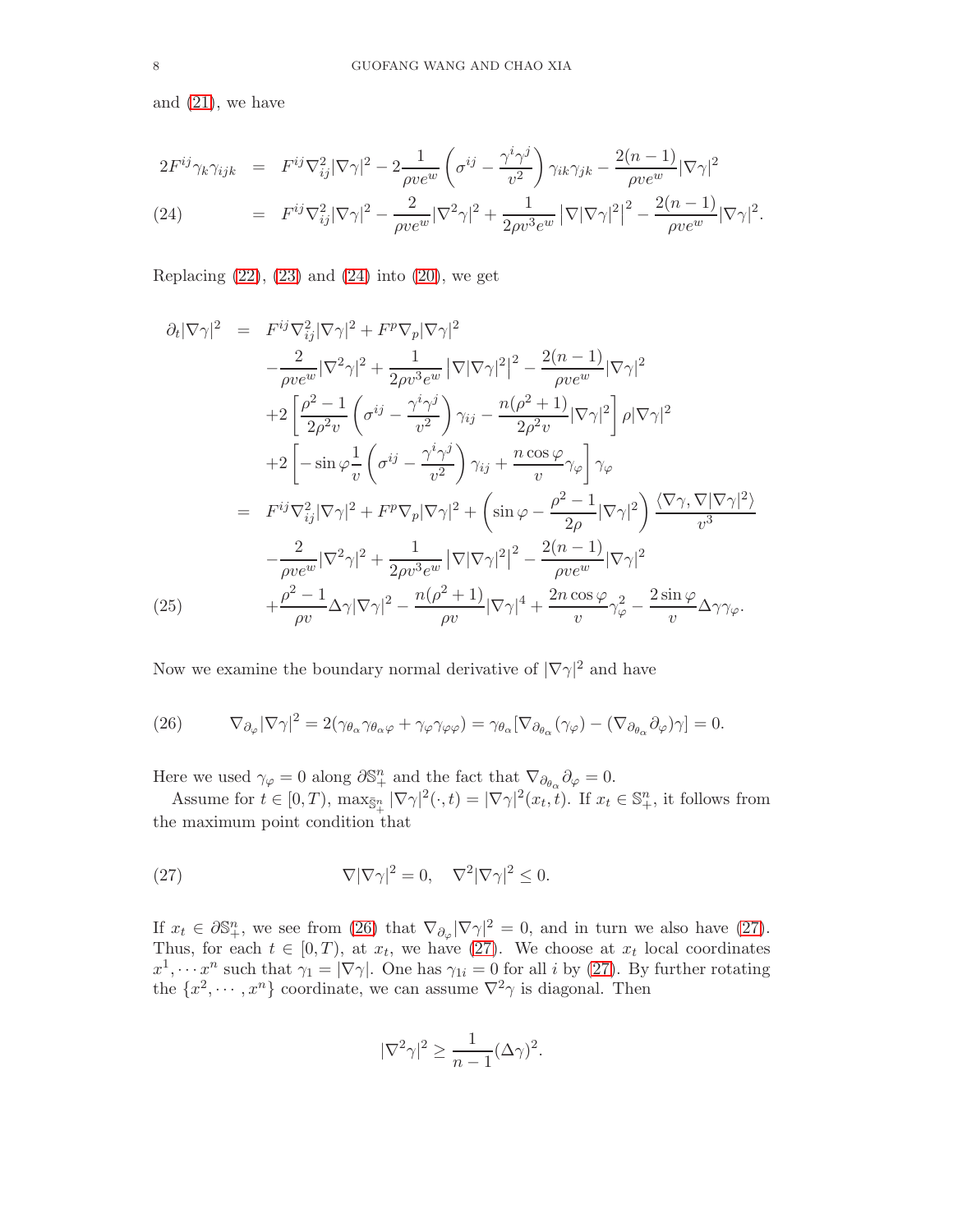It follows from  $(25)$  that at  $x_t$ ,

<span id="page-8-2"></span>
$$
0 \leq \partial_t |\nabla \gamma|^2 (x_t, t) \leq -\frac{2}{\rho v e^w} |\nabla^2 \gamma|^2 - \frac{2(n-1)}{\rho v e^w} |\nabla \gamma|^2 + \frac{\rho^2 - 1}{\rho v} \Delta \gamma |\nabla \gamma|^2 - \frac{n(\rho^2 + 1)}{\rho v} |\nabla \gamma|^4 + \frac{2n \cos \varphi}{v} \gamma_\varphi^2 - \frac{2 \sin \varphi}{v} \Delta \gamma \gamma_\varphi \n\leq -\frac{2(1 - \epsilon)}{(n - 1)\rho v e^w} \left( \Delta \gamma - \frac{(n - 1)(\rho^2 - 1)e^w}{4(1 - \epsilon)} |\nabla \gamma|^2 \right)^2 - \frac{2\epsilon}{(n - 1)\rho v e^w} \left( \Delta \gamma + \frac{(n - 1)\rho e^w \sin \varphi}{2\epsilon} \gamma_\varphi \right)^2 + \frac{1}{\rho v} \left( \frac{(n - 1)(\rho^2 - 1)^2 e^w}{8(1 - \epsilon)} - n(\rho^2 + 1) \right) |\nabla \gamma|^4 + \frac{1}{v} \left( -\frac{2(n - 1)}{\rho e^w} |\nabla \gamma|^2 + 2n \cos \varphi \gamma_\varphi^2 + \frac{(n - 1)\rho e^w \sin^2 \varphi}{2\epsilon} \gamma_\varphi^2 \right).
$$
\n(28)

Choosing  $\epsilon = \frac{3}{4}$  $\frac{3}{4}$ , we have

$$
\frac{(n-1)(\rho^2 - 1)^2 e^w}{8(1 - \epsilon)} - n(\rho^2 + 1)
$$
  

$$
< \frac{ne^w}{2} [(\rho^2 - 1)^2 - (\rho^2 + 1)(1 + \rho^2 + 2\rho \cos \varphi)] \le -n\rho^2 e^w
$$

and

$$
-\frac{2(n-1)}{\rho e^w} |\nabla \gamma|^2 + 2n \cos \varphi \gamma_{\varphi}^2 + \frac{(n-1)\rho e^w \sin^2 \varphi}{2\epsilon} \gamma_{\varphi}^2
$$
  
\n
$$
\leq \left( -\frac{(n-1)(1+\rho^2 + 2\rho \cos \varphi)}{\rho} + 2n \cos \varphi + \frac{4(n-1)}{3} \frac{\rho}{1+\rho^2 + 2\rho \cos \varphi} \right) |\nabla \gamma|^2
$$
  
\n
$$
\leq (-2(n-1) + 2 \cos \varphi + \frac{2(n-1)}{3}) |\nabla \gamma|^2
$$
  
\n
$$
\leq (-\frac{4}{3}n + \frac{10}{3}) |\nabla \gamma|^2.
$$

Thus

<span id="page-8-1"></span>(29) 
$$
0 \leq \partial_t |\nabla \gamma|^2 \leq -\frac{n\rho e^w}{v} |\nabla \gamma|^4 + (-\frac{4}{3}n + \frac{10}{3})\frac{1}{\rho v} |\nabla \gamma|^2.
$$

It follows from [\(29\)](#page-8-1) that  $|\nabla \gamma|^2 \leq C$ . Moreover, when  $n \geq 3$ , one sees from (29) that  $|\nabla \gamma|^2 \leq C_1 e^{-C_2 t}$ .

## 4. Global convergence

We first prove the nice properties of  $(1)$ , mentioned in the Introduction.

<span id="page-8-0"></span>Proposition 4.1. Flow [\(1\)](#page-0-0) satisfies

(30) 
$$
\frac{d}{dt}\text{Vol}(\Omega_t) = 0
$$

and

(31) 
$$
\frac{d}{dt}\text{Area}(\Sigma_t) = -\frac{1}{n-1}\int_{\Sigma}\sum_{i
$$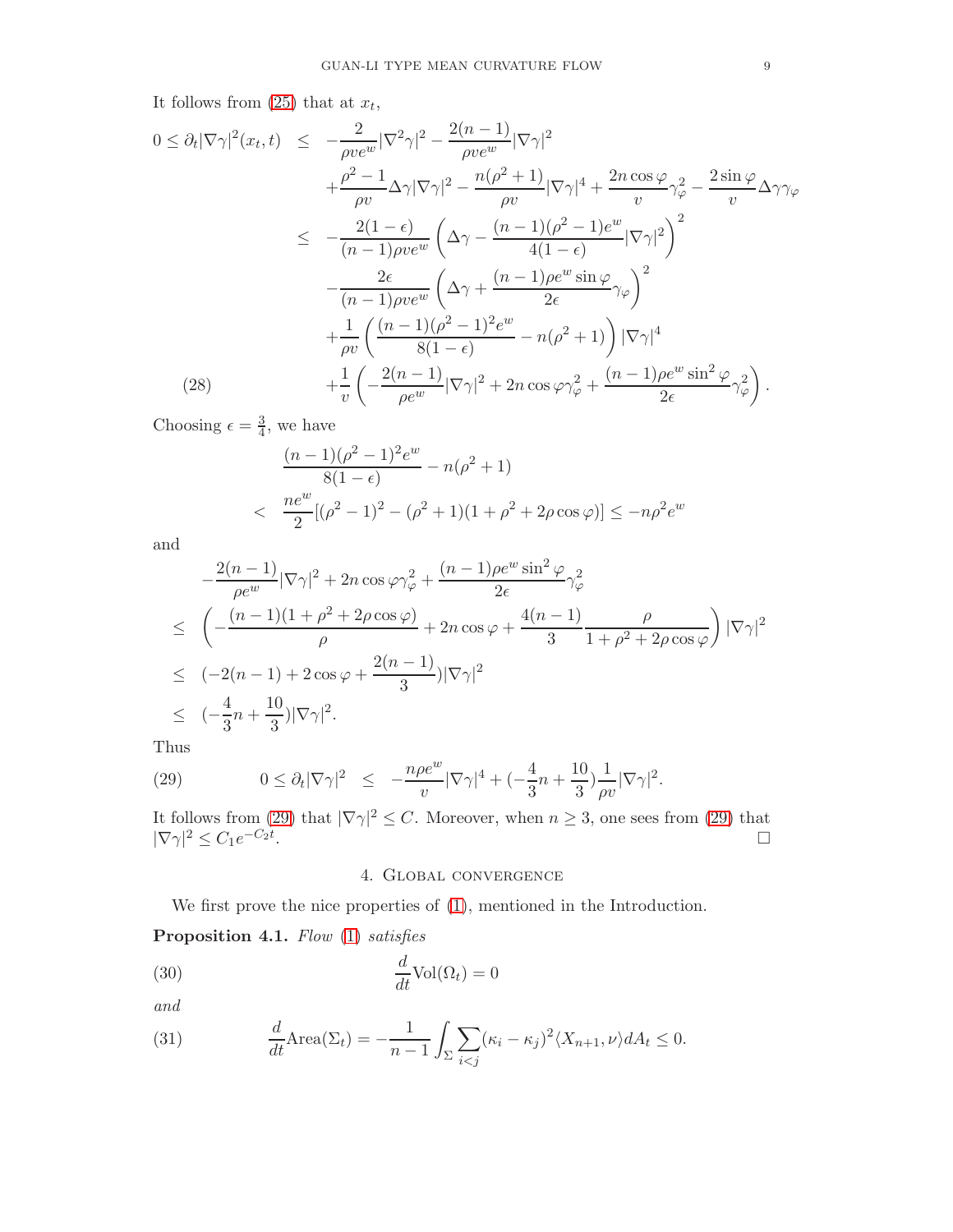Proof. From [\(3\)](#page-2-1), we get

$$
\frac{d}{dt}\text{Vol}(\Omega_t) = \int_{\Sigma} (nx_{n+1} - H\langle X_{n+1}, \nu \rangle) dA_t = 0.
$$

The first variational formula gives

$$
\frac{d}{dt}\text{Area}(\Sigma_t) = \int_{\Sigma} H(nx_{n+1} - H\langle X_{n+1}, \nu \rangle) dA_t.
$$

Using the Minkowski formula [\(4\)](#page-2-1)

$$
\int_{\Sigma} Hx_{n+1} - \frac{2}{n-1} \sigma_2(\kappa) \langle X_{n+1}, \nu \rangle dA_t = 0,
$$

we get

$$
\frac{d}{dt} \text{Area}(\Sigma_t) = -\int_{\Sigma} \left( H^2 - \frac{2n}{n-1} \sigma_2(\kappa) \right) \langle X_{n+1}, \nu \rangle dA_t
$$

$$
= -\frac{1}{n-1} \int_{\Sigma} \sum_{i < j} (\kappa_i - \kappa_j)^2 \langle X_{n+1}, \nu \rangle) dA_t \le 0.
$$

 $\Box$ 

Now we prove the global convergence.

*Proof of Theorem [1.1.](#page-1-1)* In view of Proposition [2.1](#page-4-1) (iii), the  $C^0$  and  $C^1$  estimates in Propositions [3.1](#page-6-3) and [3.2](#page-6-4) imply that  $\langle X_{n+1}, \nu \rangle \ge c > 0$ , that is, the star-shapedness of  $\Sigma_t$  is preserved under the flow [\(1\)](#page-0-0).

Now we are ready to prove the long time existence in Theorem [1.1.](#page-1-1) Since equation [\(19\)](#page-6-0) is a quasilinear parabolic PDE of divergent form, the higher order a priori estimates follows from the standard parabolic PDE theory, once we have the  $C^0$  and  $C<sup>1</sup>$  estimates in Propositions [3.1](#page-6-3) and [3.2.](#page-6-4) Hence we prove that [\(19\)](#page-6-0) has a smooth solution for all time. The exponential convergence for  $n \geq 3$  follows directly from Proposition [3.2.](#page-6-4)

For the convergence part in two dimensions, we examine the monotonicity of the area functional along the flow. In the following we restrict to  $n = 2$ . By integrating  $(4.1)$  over  $t \in [0,\infty)$  and using the uniform estimate, we get

<span id="page-9-0"></span>
$$
\int_0^\infty \int_{\mathbb{S}_+^n} |\kappa_1(y,t) - \kappa_2(y,t)|^2 \langle X_{n+1}, \nu \rangle dA_t dt \le C.
$$

where  $\kappa_i(y, t)$ ,  $i = 1, 2$  are the principal curvatures of the radial graph at  $(y, t)$ . It follows from the uniform bound for  $\langle X_{n+1}, \nu \rangle$  and  $dA_t$  that

(32) 
$$
\max_{y \in \bar{S}_+^n} |\kappa_1 - \kappa_2| (y, t) = o_t(1),
$$

where  $o_t(1)$  denotes a quantity which goes to zero as  $t \to \infty$ . See the proof of Proposition 5.5 in [\[5\]](#page-12-1). With the help of the property [\(32\)](#page-9-0), we can show the smooth convergence of flow [\(1\)](#page-0-0) when  $n = 2$ . This idea was used first by Guan-Li in [\[5\]](#page-12-1).

Let us go back to the estimate at  $x_t$ , where  $\max_{\bar{S}_+^n} |\nabla \gamma|^2(\cdot, t) = |\nabla \gamma|^2(x_t, t)$ . Again we choose the local coordinate around  $x_t$  such that at  $x_t$ ,

$$
\gamma_1 = |\nabla \gamma|, \quad \gamma_{11} = 0.
$$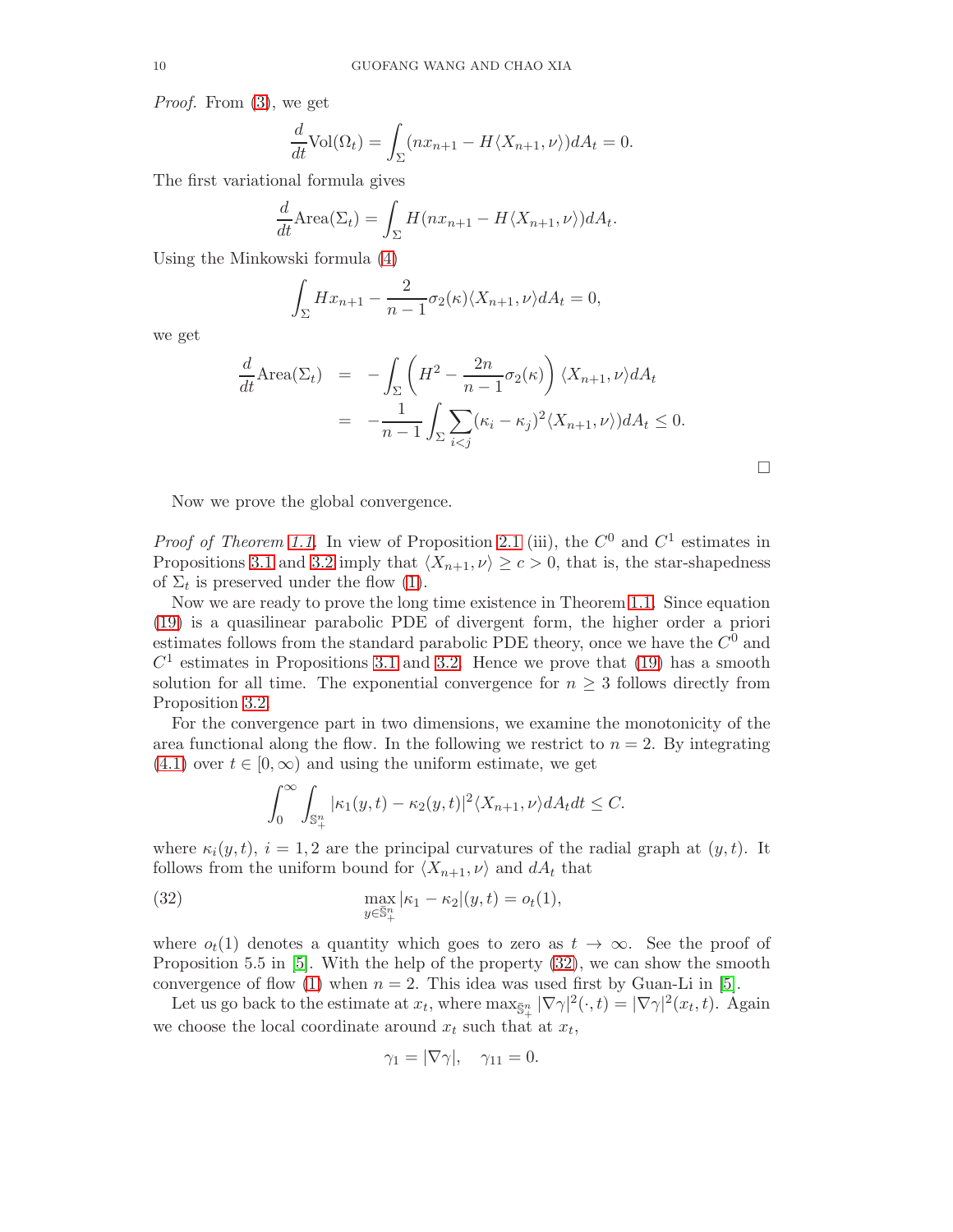In view of Proposition [2.1](#page-4-1) (iv), the Weingarten transformation  $h_i^j$  $\frac{J}{i}$  is diagonal in this coordinate which means the coordinate directions are the principal directions of  $x(\cdot, t)$  at  $x_t$ . Thus the principal curvature  $\kappa_i$  at  $x_t$  is given by

$$
\kappa_i = \frac{\gamma_{ii}}{\rho v e^w} + \frac{\sin \varphi \gamma_{\varphi}}{v} + \frac{(\rho^2 - 1)}{2\rho v}, \quad i = 1, 2.
$$

It follows that at  $x_t$ ,

<span id="page-10-0"></span>(33) 
$$
|\Delta \gamma| = |\gamma_{22} + \gamma_{11}| = |\gamma_{22} - \gamma_{11}| = \rho v e^{w} |\kappa_2 - \kappa_1| = o_t(1).
$$

Using [\(33\)](#page-10-0) and the  $C^1$  estimate, we get at  $(x_t, t)$ ,

<span id="page-10-1"></span>
$$
\partial_t |\nabla \gamma|^2 \leq -\frac{2}{\rho v e^w} |\nabla^2 \gamma|^2 - \frac{2(n-1)}{\rho v e^w} |\nabla \gamma|^2
$$
  
+ 
$$
\frac{\rho^2 - 1}{\rho v} \Delta \gamma |\nabla \gamma|^2 - \frac{n(\rho^2 + 1)}{\rho v} |\nabla \gamma|^4 + \frac{2n \cos \varphi}{v} \gamma_\varphi^2 - \frac{2 \sin \varphi}{v} \Delta \gamma \gamma_\varphi
$$
  

$$
\leq -\frac{n(\rho^2 + 1)}{\rho v} |\nabla \gamma|^4 + \frac{1}{v} \left( -\frac{2}{\rho e^w} |\nabla \gamma|^2 + 4 \cos \varphi \gamma_\varphi^2 \right) + o_t(1)
$$
  
(34) 
$$
\leq -C|\nabla \gamma|^4 + o_t(1).
$$

Here we have used

$$
-\frac{2}{\rho e^w}|\nabla \gamma|^2 + 4\cos\varphi\gamma_\varphi^2 \le \left(-\frac{1+\rho^2+2\rho\cos\varphi}{\rho} + 4\cos\varphi\right)|\nabla \gamma|^2 \le 0.
$$

Now we claim that

$$
|\nabla \gamma|^2 = o_t(1).
$$

The smooth convergence follows from this claim and the interpolation theorem. We show the claim in two steps.

First, we show that there exists a sequence  $\{t_i\}$  with  $t_i \to \infty$  such that

$$
\max_{\bar{\mathbb{S}}^n_+} |\nabla \gamma(\cdot, t_i)|^2 \to 0 \quad \text{ as } i \to \infty.
$$

Assume this is not true. Then there exists  $\epsilon_0 > 0$  and  $T_0 > 0$  such that

$$
\max_{\bar{\mathbb{S}}^n_+} |\nabla \gamma(\cdot, t)|^2 \ge \epsilon_0, \quad \text{ for } t > T_0.
$$

From [\(34\)](#page-10-1) we have that for a large  $T_1 > 0$  and for any  $t > T_1$ , we have

$$
\frac{d}{dt} \max_{\bar{\mathbb{S}}_+^n} |\nabla \gamma|^2 \le -C \max_{\bar{\mathbb{S}}_+^n} |\nabla \gamma|^4 + \frac{1}{2} C \epsilon_0^4 = -\frac{1}{2} C \epsilon_0^4,
$$

which is impossible.

Second, we show that for any sequence  $\{s_i\}$  with  $s_i \to \infty$ , we have

$$
\max_{\bar{\mathbb{S}}_+^n} |\nabla \gamma(\cdot, s_i)|^2 \to 0 \quad \text{ as } i \to \infty.
$$

If not, there exists a sequence  $\{s_i\}$  with  $s_i \to \infty$  such that

$$
\max_{\bar{\mathbb{S}}_+^n} |\nabla \gamma(\cdot, s_i)|^2 \ge \epsilon_1
$$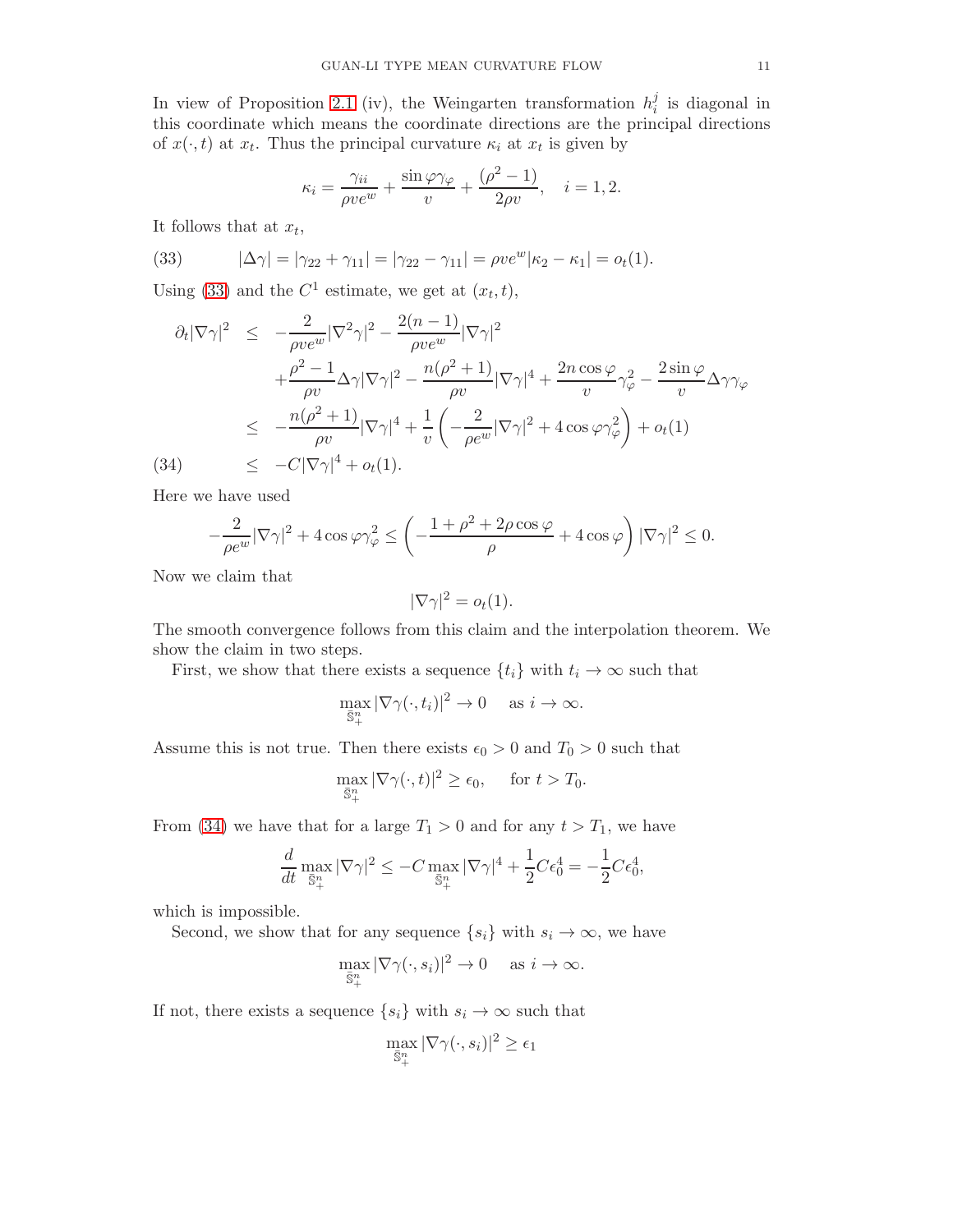for any  $s_i$  and for some positive constant  $\epsilon_1$ . Without loss of generality, we may assume that  $t_i < s_i$ . We consider the interval  $I_i := [t_i, s_i]$  for sufficiently large i, such that we have from [\(34\)](#page-10-1) at a maximum point  $x_t \in \overline{\mathbb{S}}_+^n$ 

(35) 
$$
\frac{d}{dt} \max_{\overline{\mathbb{S}}_+^n} |\nabla \gamma|^2 \le -C \max_{\overline{\mathbb{S}}_+^n} |\nabla \gamma|^4 + \frac{1}{2} C \epsilon_1^4
$$

for any  $t \geq t_i$ . Let  $y_i \in \overline{\mathbb{S}}_+^n$  and  $\overline{t}_i \in [t_i, s_i]$  such that

<span id="page-11-0"></span>
$$
|\nabla \gamma(y_i, \bar{t}_i)|^2 = \max_{t \in [t_i, s_i]} \max_{\bar{\mathbb{S}}_+^n} |\nabla \gamma(\cdot, t)|^2 \ge \epsilon_1.
$$

By the first step, we may assume that  $\bar{t}_i \neq t_i$  for i large. It follows that

$$
\frac{d}{dt} \max_{\bar{\mathbb{S}}_+^n} |\nabla \gamma|^2(\bar{t}_i) \ge 0.
$$

Together with [\(35\)](#page-11-0), implies that

$$
|\nabla \gamma(y_i, \bar{t}_i)|^2 < \epsilon_1,
$$

a contradiction. This proves the claim.

From the claim, it follows easily that  $\gamma(t)$  converges smoothly to a constant  $\gamma_0$ and  $\rho \to \rho_0$  smoothly for some constant  $\rho_0 > 0$ , depending on the initial enclosed volume of  $x_0$ .

Next we show the exponential convergence in the case  $n = 2$  and the enclosed volume of  $x_0$  is not that of a half ball. In this case,  $\rho_0 \neq 1$ . We return to [\(28\)](#page-8-2). By choosing  $\epsilon$  < 1 close to 1, we have

$$
\partial_t |\nabla \gamma|^2 (x_t, t) \leq \frac{1}{\rho v} \left( \frac{(\rho^2 - 1)^2 e^w}{8(1 - \epsilon)} - n(\rho^2 + 1) \right) |\nabla \gamma|^4
$$
  
+ 
$$
\frac{1}{v} \left( -\frac{2}{\rho e^w} + 4 \cos \varphi + \frac{\rho e^w \sin^2 \varphi}{2\epsilon} \right) |\nabla \gamma|^2
$$
  

$$
\leq \frac{1}{\rho v} \left( \frac{(\rho^2 - 1)^2 e^w}{8(1 - \epsilon)} - n(\rho^2 + 1) \right) |\nabla \gamma|^4
$$
  
+ 
$$
\frac{1}{v} \left( -\frac{(1 - \rho \cos \varphi)^2}{\rho} + \rho \sin^2 \varphi \left( \frac{1}{\epsilon (1 + \rho^2 + 2\rho \cos \varphi)} - 1 \right) \right) |\nabla \gamma|^2
$$
  

$$
\leq C |\nabla \gamma|^4 - \left( \frac{(1 - \rho \cos \varphi)^2}{\rho} + C\rho \sin^2 \varphi \right) |\nabla \gamma|^2.
$$

As  $\rho$  converges to  $\rho_0 \neq 1$ ,

$$
-\left(\frac{(1-\rho\cos\varphi)^2}{\rho} + C\rho\sin^2\varphi\right) \le -C_1
$$

for some  $C_1 > 0$  and t large. Then the exponential convergence follows.

 $\Box$ 

*Proof of Corollary [1.1.](#page-2-0)* It follows from Theorem [1.1](#page-1-1) and Proposition [4.1.](#page-8-0)  $\Box$